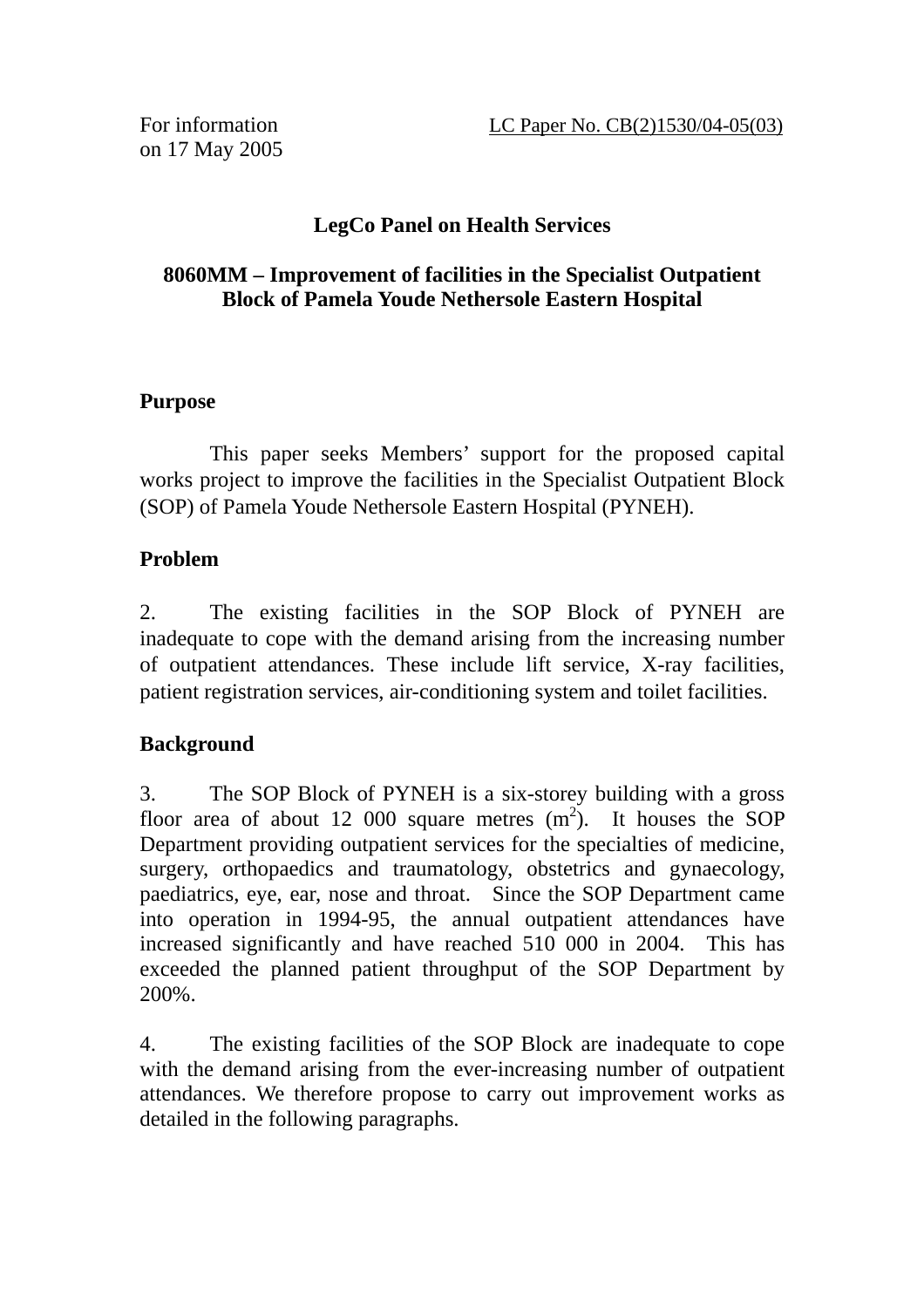## *Lift service*

5. At present, there are only two lifts in the SOP Block with a capacity of ten to 12 persons each. This level of lift service is hardly sufficient to cater for a daily traffic of about 2 000 hospital staff together with patients and their accompanying relatives / friends. During peak hours, the waiting time for lift service is as long as ten minutes. As the majority of the outpatients are the elderly, the fire escape staircases of the building cannot help solve the problem. We therefore propose to enhance the existing lift service by adding two passenger lifts in a new lift tower annexed to the SOP Block. Further, we also propose to add two dumb-waiters for the transportation of materials and medical records so as to segregate the transportation of medical records from passengers. We expect that the waiting time for lift service will be reduced to about four or five minutes during peak hours.

# *X-ray facilities*

6. At present, the SOP Block does not have its own X-ray service and has to rely on the X-ray Department in the Main Block of PYNEH. Outpatients attending the SOP Department and requiring X-ray service have to take ten to 15 minutes to travel a long way from the SOP Block to the Main Block. This arrangement is not satisfactory. The shared use of the X-ray Department by inpatients of the Main Block and outpatients of the SOP Block has also led to overcrowding in the waiting areas of the X-ray Department and a long queuing time of about 30 to 45 minutes from registration to examination. Besides, since priority is given to outpatients, who account for about 50% of the workload of the X-ray Department, X-ray services for inpatients have been seriously affected. The X-ray Department is currently facing an average daily backlog of about 20 requests or about 20% of its inpatient workload. After the operating hours of the X-ray Department, urgent cases in the daily backlog will be performed in the X-ray Unit of the Accident and Emergency Department of PYNEH, while non-urgent cases will be conducted in the X-ray Department first round the following day as elective cases. This has unnecessarily lengthened the hospitalization period of those patients requiring radio-diagnostic examination before discharge.

7. To improve the situation, we propose to provide satellite X-ray facilities<sup>1</sup> in the SOP Block to serve the outpatients who will then enjoy

 $\overline{a}$ <sup>1</sup> The satellite X-ray facilities provide routine radiology examinations. Outpatients requiring more complex radiology examinations will need to go to the X-ray Department in the Main Block.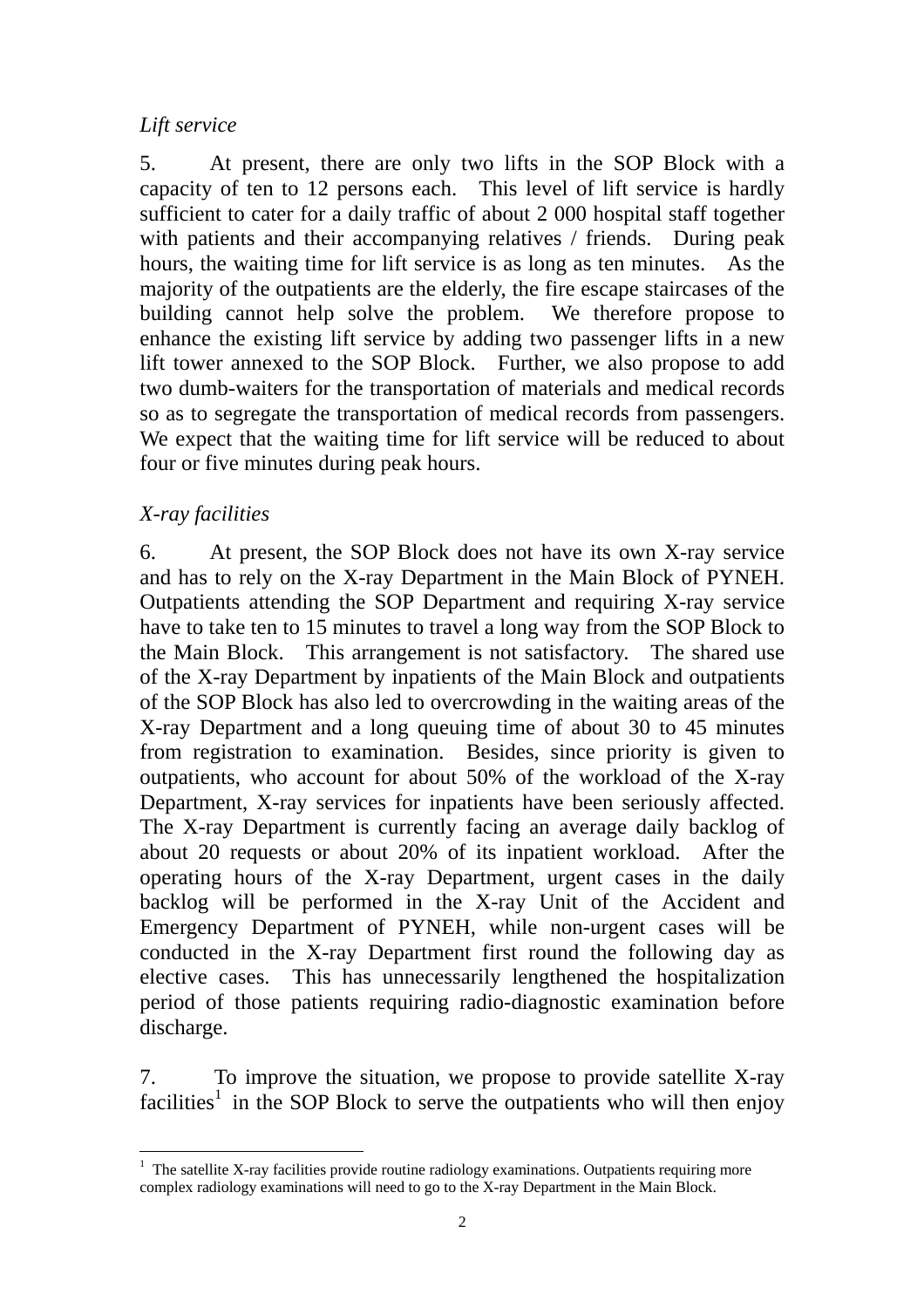one-stop services in the SOP Block. The estimated waiting time for outpatients in the new satellite X-ray facilities in the SOP Block will be about ten to 15 minutes, while that for inpatients in the X-ray Department in the Main Block will be about 15 to 25 minutes. The provision of satellite X-ray facilities will also enhance the efficiency in plain film services and enable the direct communication between radiographers and referring clinicians, thereby increasing the patient throughput in the SOP Department. We can further enhance the services of the SOP Department through the introduction of computed / digital radiography and local area image network facilities in the close vicinity. On the other hand, the X-ray Department in the Main Block will be able to serve inpatients exclusively. We expect that the response time for inpatients, and hence their length of stay in hospital, will be shortened and there should be few backlogs in future.

## *Patient registration service*

8. Individual clinics in the SOP Department are currently handling registration of their own patients. Due to limited space available, patients queuing up for registration have created congestion problems in individual clinics, thus hindering their efficient operation. To improve the situation and to economize on manpower resources, we propose to convert the upper entry level  $2$  of the SOP Block into office accommodation for setting up a central registration office to serve the entire SOP Department. The central registration office aims to centralize part of the reception functions currently carried out by the registration counter of each clinic so as to alleviate the latter's congestion. This office will also process attendance, registration and payment for consultation whereas registration counters in individual clinics will continue to handle follow-up appointments and collection of drug charges after consultation.

#### *Air-conditioning system and toilet facilities*

9. The existing air-conditioning system of the SOP Block is inadequate to cope with the current patient load. The deficiencies lie in the inadequate capacity for cooling the crowded clinics, uneven ventilation and absence of temperature control at individual zones / locations. Besides, the existing provision of public toilet facilities is grossly inadequate to meet the daily SOP attendance which has increased from about 600 in 1994-95 to about 1 900 in 2004. Consequently, the

<sup>&</sup>lt;sup>2</sup> The upper entry level of the SOP Block is at the top level of the building as well as the ground level of the hospital compound. The lower entry level is accessed from Lok Man Road.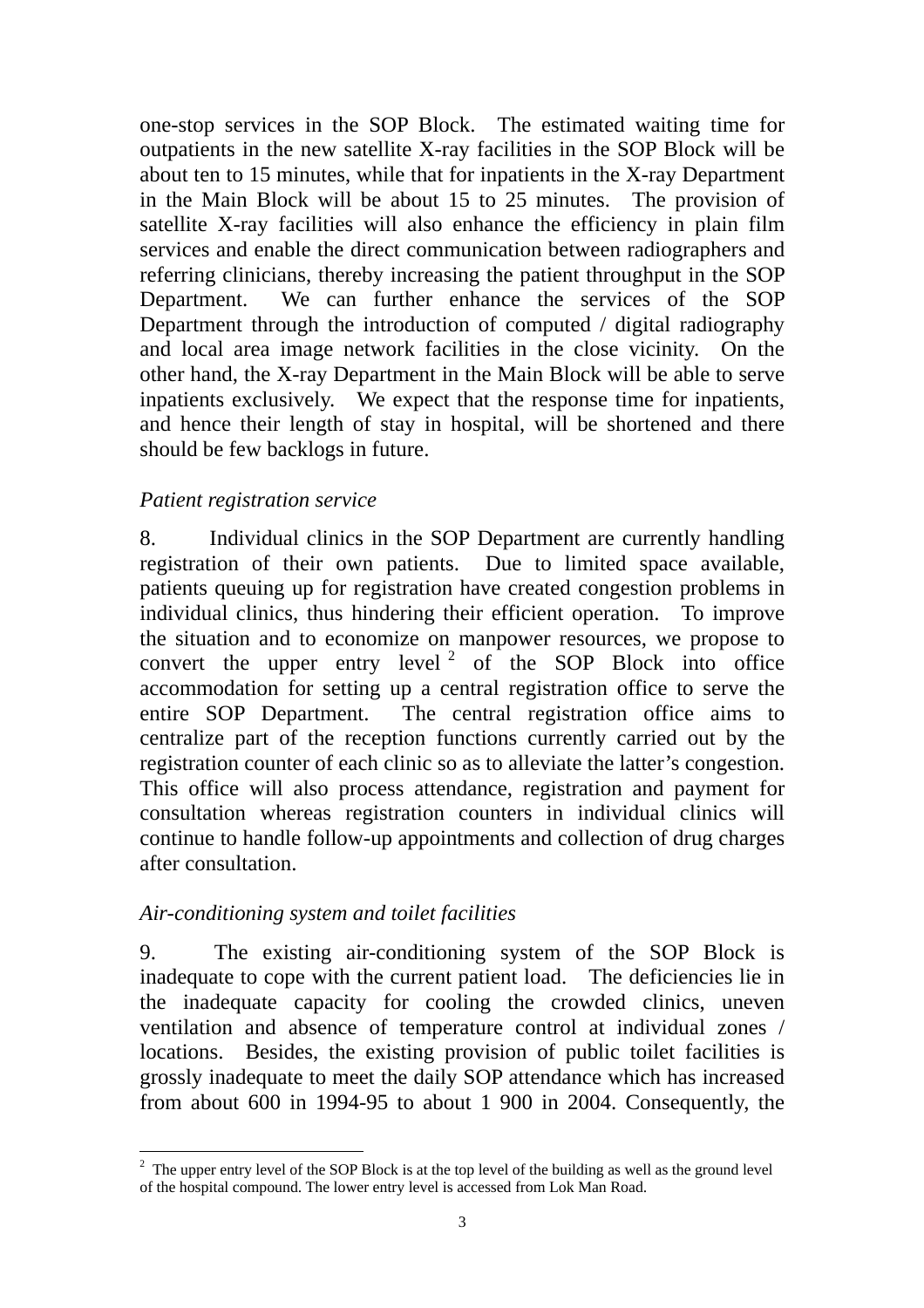heavy utilization has rendered proper cleansing difficult. To maintain a reasonable environment in the SOP Department, we propose to improve the existing air-conditioning system and increase the chiller capacity, and to provide eight additional toilets to meet the heavy demand.

## **Proposed scope of works**

10. We propose the following improvement works to solve the above problems-

- (a) the construction of an additional lift tower annexed to the SOP Block with the provision of two passenger lifts;
- (b) the installation of two dumb-waiters;
- (c) the provision of satellite X-ray facilities;
- (d) the conversion of the upper entry level of the SOP Block into office accommodation for Central Patient Registration; and
- (e) the improvements to the existing air-conditioning system and the provision of eight additional toilets.

A site plan is at Enclosure 1 and views of the SOP Block (artist's impression) are at Enclosure 2.

11. We estimate the capital cost of **60MM** to be \$59.0 million in money-of-the-day prices. We plan to commence the construction works in December 2005 for completion in July 2007.

## **Advice sought**

12. Members are invited to support the proposed project outlined in this paper.

Health, Welfare and Food Bureau May 2005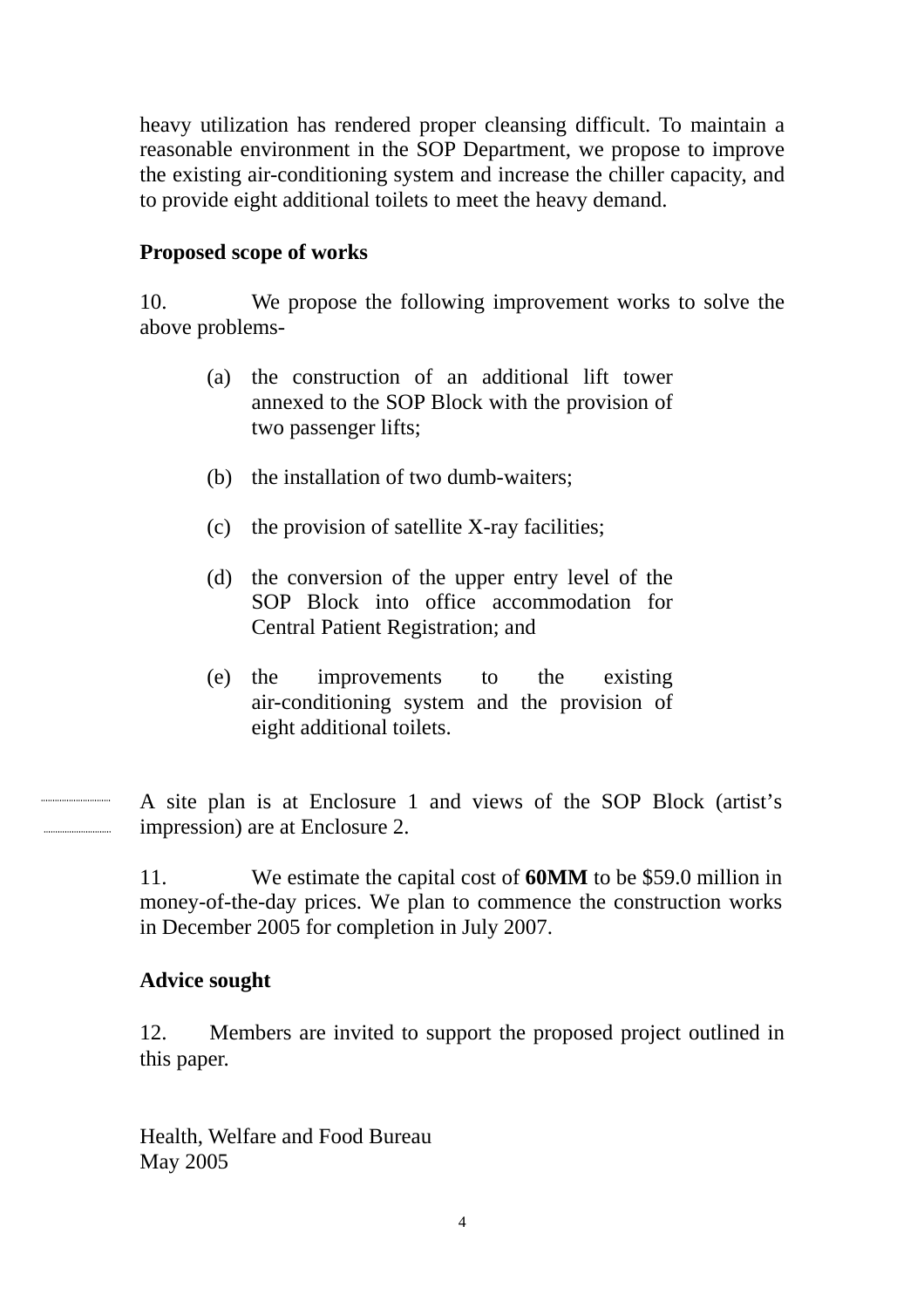